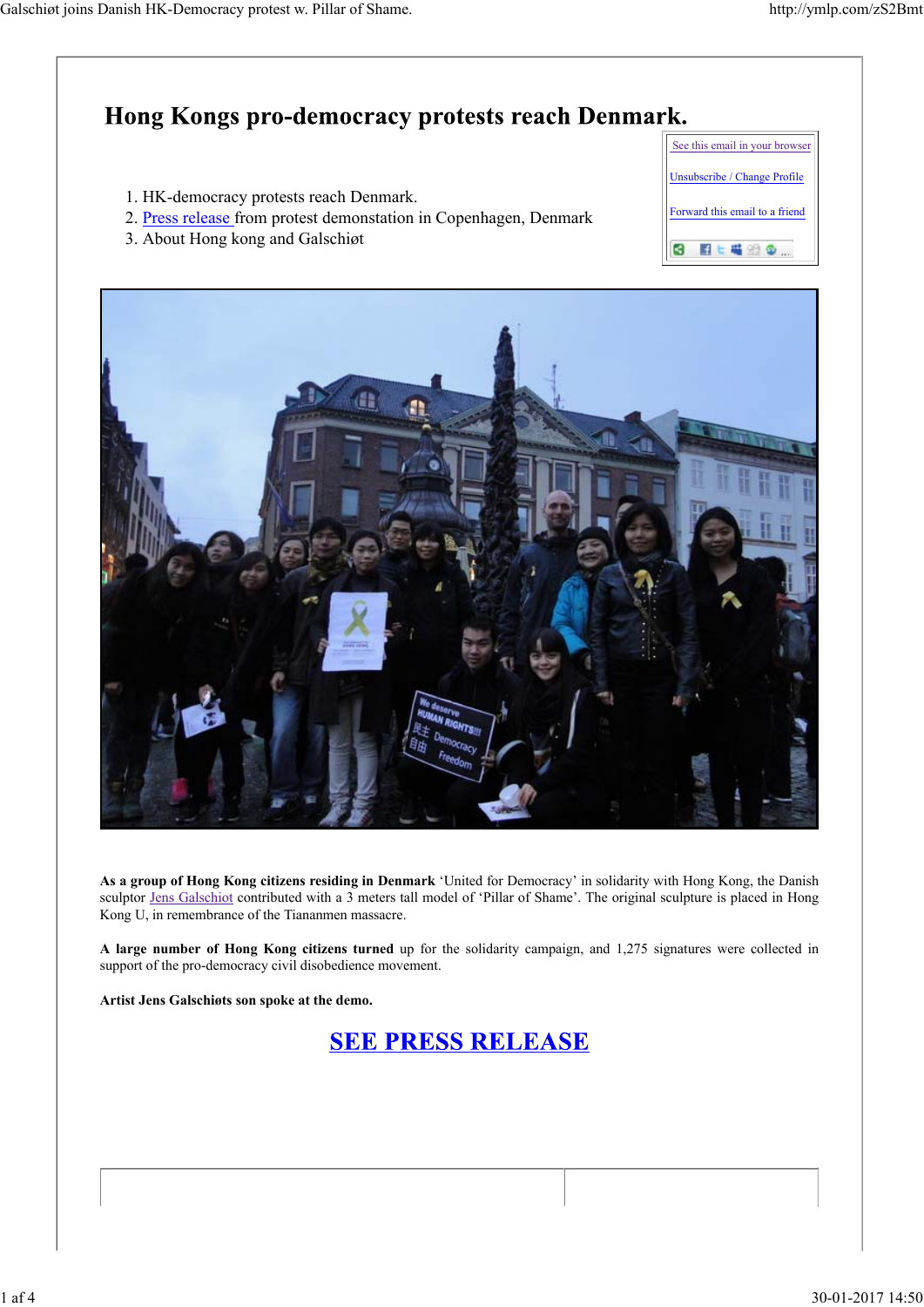

## **About Hong Kong and Galschiøt**

**It seems that China's curbing of free speech has got a solid grip**, also in Hong Kong. Galschiot is just one of many critics who have been denied entry. So the city is deprived of a cultural exchange that is taken for granted in all open democratic societies. The expulsions are a strident violation of the principle of 'One country – Two systems' that was guarantied ahead of Hong Kong's reunion with China in '97.

**In 2013 Galschiøt managed to enter Hong Kong to repair** 'The Pillar of Shame'.

In these very years Hong Kong stands before realizing the 1997 agreements with China, to develop a real democracy in Hong Kong. But they are under a lot of pressure from non-democratic forces. The results of these negotiations are crucial for the future of Hong Kong.

**A functioning democracy on Chinese ground**, even though it is only in Hong Kong, is an extremely important symbol for the more than one billion living in main land China.

## **Useful links:**

**Download the documents about Tiananmen 1989:** http://www.aidoh.dk /Tiananmen89 **Galschiot's activities related to China:** http://www.aidoh.dk/China-Activities

**The democracy movement in Hong Kong:**

HK Alliance in Support of Patriotic Democratic Movements of China E-mail: contact@alliance.org.hk, internet: www.alliance.org.hk/english /index.html Phone: +852 2782 6111

**Contact Jens Galschiot:** E-mail: aidoh@aidoh.dk, Internet: www.aidoh.dk, tel. +45 6618 4058, Banevaenget 22, DK-5270 Odense N

\*\*\*\*\*\*\*\*\*\*\*\*\*\*\*\*\*



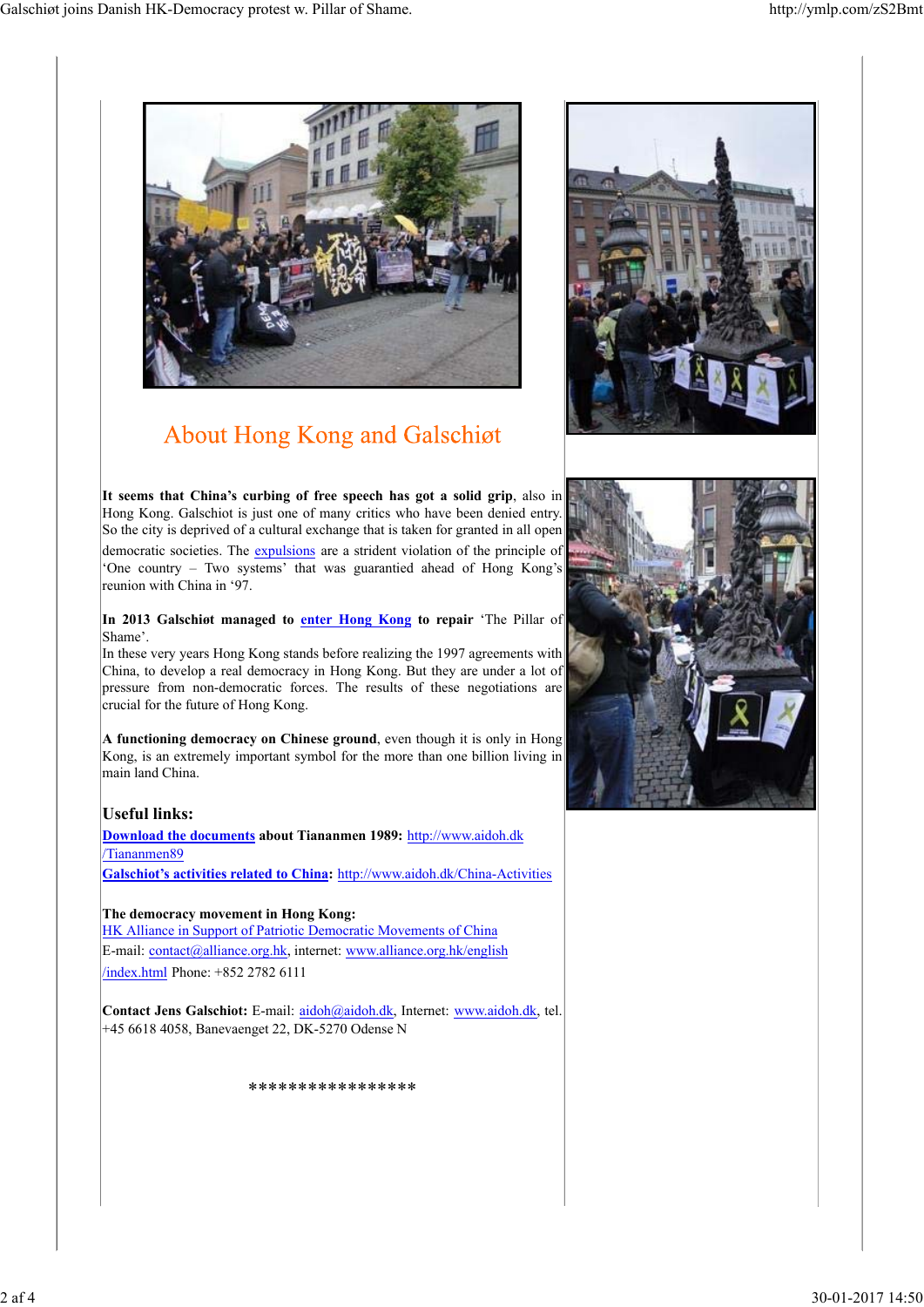

**This mail has been sent from the sculptor Jens Galschiøt's workshop.**

**Contact to the workshop:**

Galleri Galschiøt Banevænget 22 5270 Odense N

Tlf : (+45) 6618 4058

Fax:(+45) 6618 4158

**E-mail**: aidoh@aidoh.dk